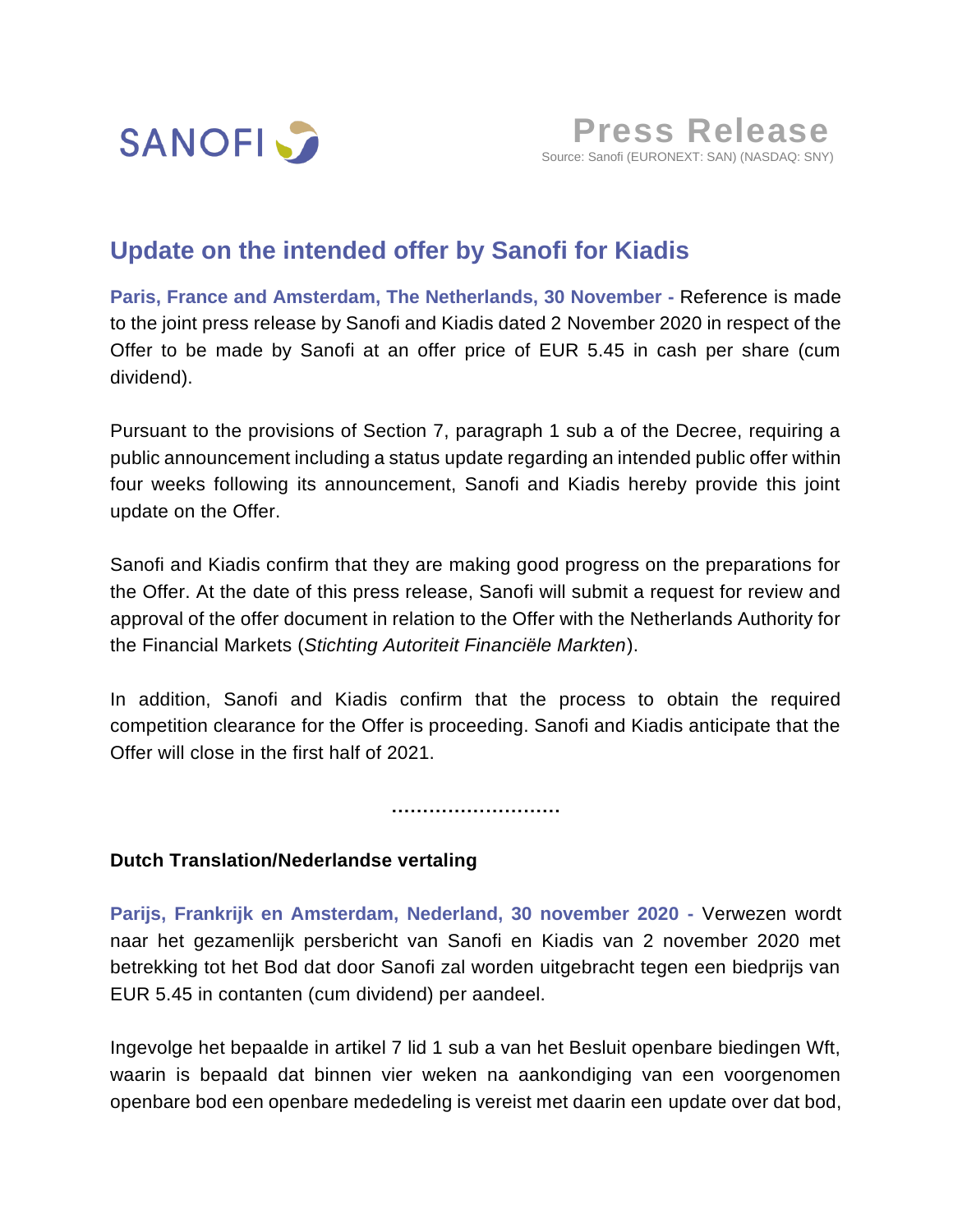verstrekken Sanofi en Kiadis hierbij deze gezamenlijk voornoemde update met betrekking tot het Bod.

Sanofi en Kiadis bevestigen dat ze goede voortgang boeken met de voorbereidingen van het Bod. Vandaag zal Sanofi een verzoek tot beoordeling en goedkeuring van het biedingsbericht indienen bij de Stichting Autoriteit Financiële Markten.

Verder bevestigen Sanofi en Kiadis dat het proces om de benodigde toezichtrechtelijke goedkeuring te verkrijgen voor het Bod vordert. Sanofi en Kiadis verwachten dat het Bod zal worden afgerond in de eerste helft van 2021.

*Dit is een samenvatting van het Engelstalige persbericht. Bij eventuele verschillen is de tekst van het Engelstalige persbericht altijd leidend.*

# **Disclaimer**

*This is a joint public announcement by Kiadis and Sanofi pursuant to section 7 paragraph 1 sub a and contains inside information within the meaning of Article 7(1) of the EU Market Abuse Regulation.* 

*The information in the press release is not intended to be complete. This announcement is for information purposes only and does not constitute an offer, or any solicitation of any offer, to buy or subscribe for any securities.* 

*The distribution of this press release may, in some countries, be restricted by law or regulation. Accordingly, persons who come into possession of this document should inform themselves of and observe these restrictions. To the fullest extent permitted by applicable law, Sanofi and Kiadis disclaim any responsibility or liability for the violation of any such restrictions by any person. Any failure to comply with these restrictions may constitute a violation of the securities laws of that jurisdiction. Neither Sanofi, nor Kiadis, nor any of their advisors assumes any responsibility for any violation by any of these restrictions. Any Kiadis shareholder who is in any doubt as to his or her position should consult an appropriate professional advisor without delay.*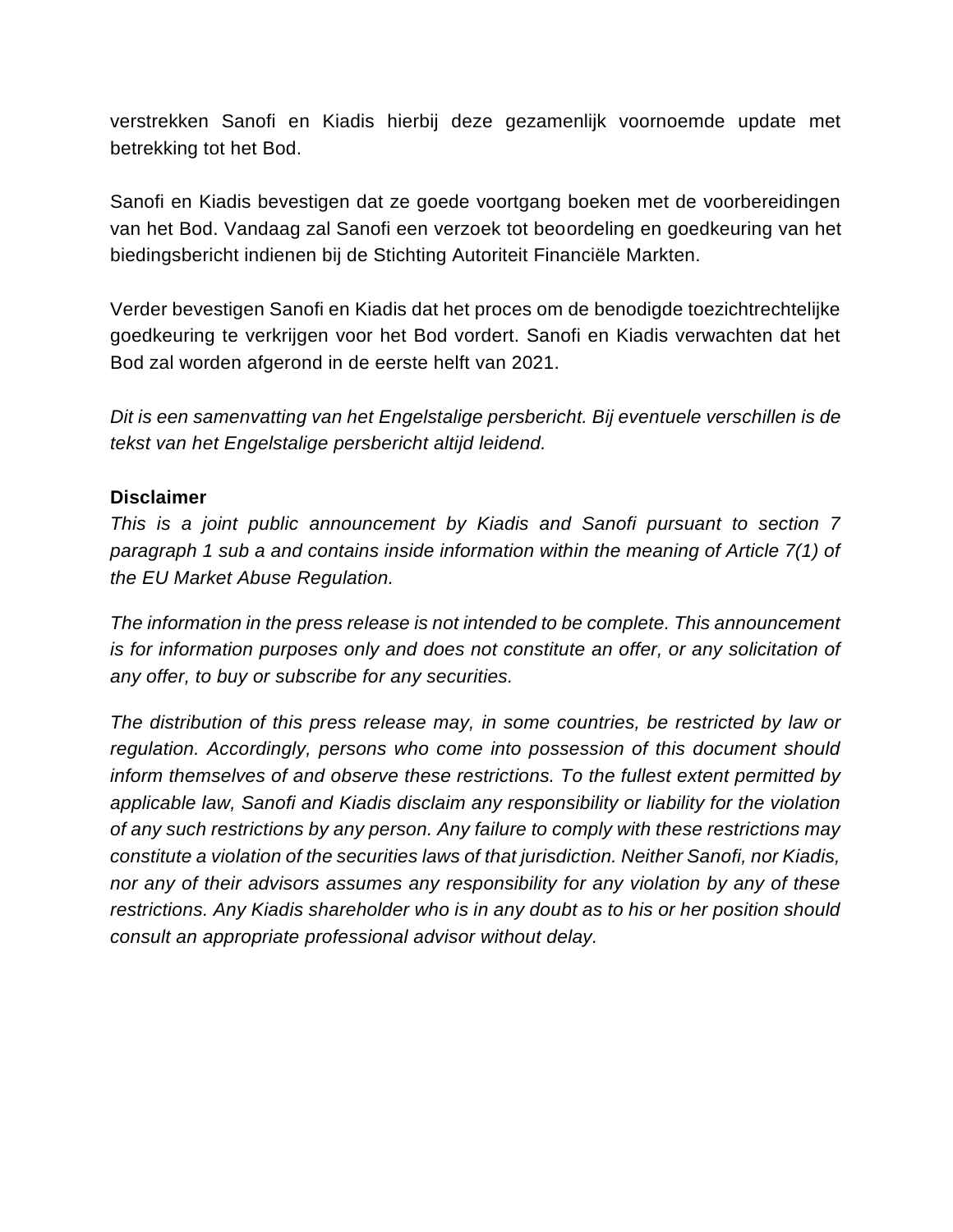### **About Kiadis**

Founded in 1997, Kiadis is committed to developing innovative cell-based medicines for patients with lifethreatening diseases. With headquarters in Amsterdam, The Netherlands, and offices and activities across the United States, Kiadis is reimagining medicine by leveraging the natural strengths of humanity and our collective immune system to source the best cells for life.

Kiadis is listed on the regulated market of Euronext Amsterdam and Euronext Brussels since July 2, 2015, under the symbol KDS. Learn more at [www.Kiadis.com.](http://www.kiadis.com/)

## **About Sanofi**

Sanofi is dedicated to supporting people through their health challenges. We are a global biopharmaceutical company focused on human health. We prevent illness with vaccines, provide innovative treatments to fight pain and ease suffering. We stand by the few who suffer from rare diseases and the millions with long-term chronic conditions.

With more than 100,000 people in 100 countries, Sanofi is transforming scientific innovation into healthcare solutions around the globe.

Sanofi, Empowering Life

### **Media Relations Contacts Sanofi**: Ashleigh Koss Tel: +1 (908) 981-8745 [Ashleigh.Koss@sanofi.com](mailto:Ashleigh.Koss@sanofi.com)

**Kiadis:** Maryann Cimino, Sr. Manager, Corporate Affairs Tel: +1 (617) 710-7305 **m.**[cimino@kiadis.com](mailto:m.cimino@kiadis.com)

**Kiadis Media Relations Contacts LifeSpring Life Sciences Communication:** Leon Melens (Amsterdam) Tel: +31 538 16 427 [lmelens@lifespring.nl](mailto:lmelens@lifespring.nl)

**Optimum Strategic Communications:** Mary Clark, Supriya Mathur Tel: +44 203 950 9144 [kiadis@optimumcomms.com](mailto:kiadis@optimumcomms.com)

**Investor Relations Contacts Paris** Eva Schaefer-Jansen Arnaud Delepine Yvonne Naughton

**Investor Relations Contacts North America**

Felix Lauscher Fara Berkowitz Suzanne Greco

IR main line: Tel.: +33 (0)1 53 77 45 45 [investor.relations@sanofi.com](mailto:investor.relations@sanofi.com) https://www.sanofi.com/en/investors/contact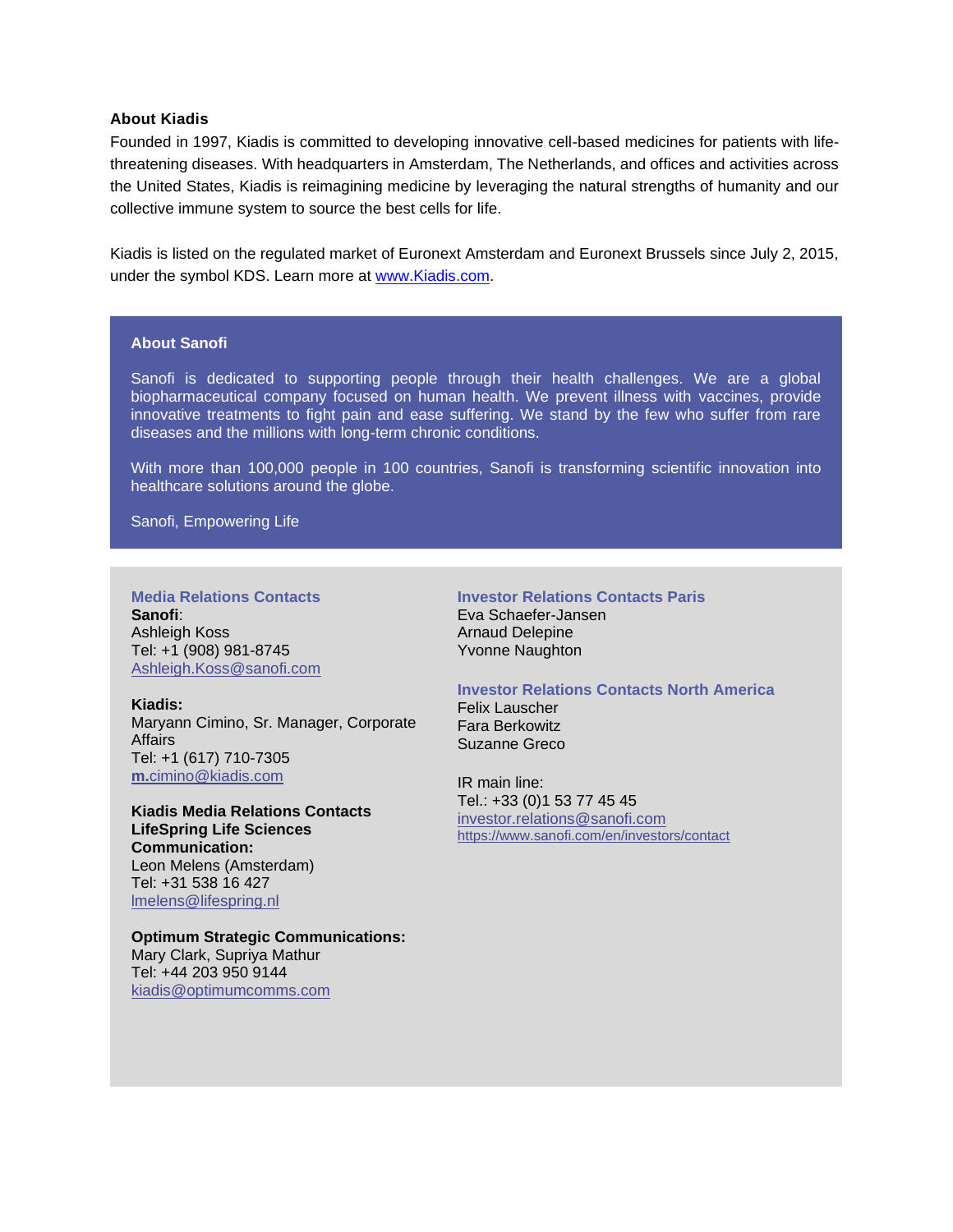#### *Sanofi Forward-Looking Statements*

*This press release contains forward-looking statements as defined in the Private Securities Litigation Reform Act of 1995, as amended. Forward-looking statements are statements that are not historical facts. These statements include projections and estimates and their underlying assumptions, statements regarding plans, objectives, intentions and expectations with respect to future financial results, events, operations, services, product development and potential, and statements regarding future performance. Forward-looking statements are generally identified by the words "expects", "anticipates", "believes", "intends", "estimates", "plans" and similar expressions. Although Sanofi's management believes that the expectations reflected in such forward-looking statements are reasonable, investors are cautioned that forward-looking information and statements are subject to various risks and uncertainties, many of which are difficult to predict and generally beyond the control of Sanofi, that could cause actual results and developments to differ materially from those expressed in, or implied or projected by, the forward-looking information and statements. These risks and uncertainties include among other things, risks related to Sanofi's ability to complete the acquisition on the proposed terms or on the proposed timeline, the possibility that competing offers will be made, other risks associated with executing business combination transactions, such as the risk that the businesses will not be integrated successfully, that such integration may be more difficult, time-consuming or costly than expected or that the expected benefits of the acquisition will not be realized, the uncertainties inherent in research and development, future clinical data and analysis, including post marketing, decisions by regulatory authorities, such as the FDA or the EMA, regarding whether and when to approve any drug, device or biological application that may be filed for any such product candidates as well as their decisions regarding labelling and other matters that could affect the availability or commercial potential of such product candidates, the fact that product candidates if approved may not be commercially successful, the future approval and commercial success of therapeutic alternatives, Sanofi's ability to benefit from external growth opportunities, to complete related transactions and/or obtain regulatory clearances, risks associated with intellectual property and any related pending or future litigation and the ultimate outcome of such litigation, trends in exchange rates and prevailing interest rates, volatile economic and market conditions, cost containment initiatives and subsequent changes thereto, and the impact that COVID-19 will have on us, our customers, suppliers, vendors, and other business partners, and the financial condition of any one of them, as well as on our employees and on the global economy as a whole. Any material effect of COVID-19 on any of the foregoing could also adversely impact us. This situation is changing rapidly and additional impacts may arise of which we are not currently aware and may exacerbate other previously identified risks. The risks and uncertainties also include the uncertainties discussed or identified in the public filings with the SEC and the AMF made by Sanofi, including those listed under "Risk Factors" and "Cautionary Statement Regarding Forward-Looking Statements" in Sanofi's annual report on Form 20-F for the year ended December 31, 2019. Other than as required by applicable law, Sanofi does not undertake any obligation to update or revise any forwardlooking information or statements.*

#### *Kiadis Forward-Looking Statements*

*Certain statements, beliefs and opinions in this press release are forward-looking, which reflect Kiadis' or, as appropriate, Kiadis' officers' current expectations and projections about future events. By their nature, forward-looking statements involve a number of known and unknown risks, uncertainties and assumptions that could cause actual results, performance, achievements or events to differ materially from those expressed, anticipated or implied by the forward-looking statements. These risks, uncertainties and assumptions could adversely affect the outcome and financial effects of the plans and events described*